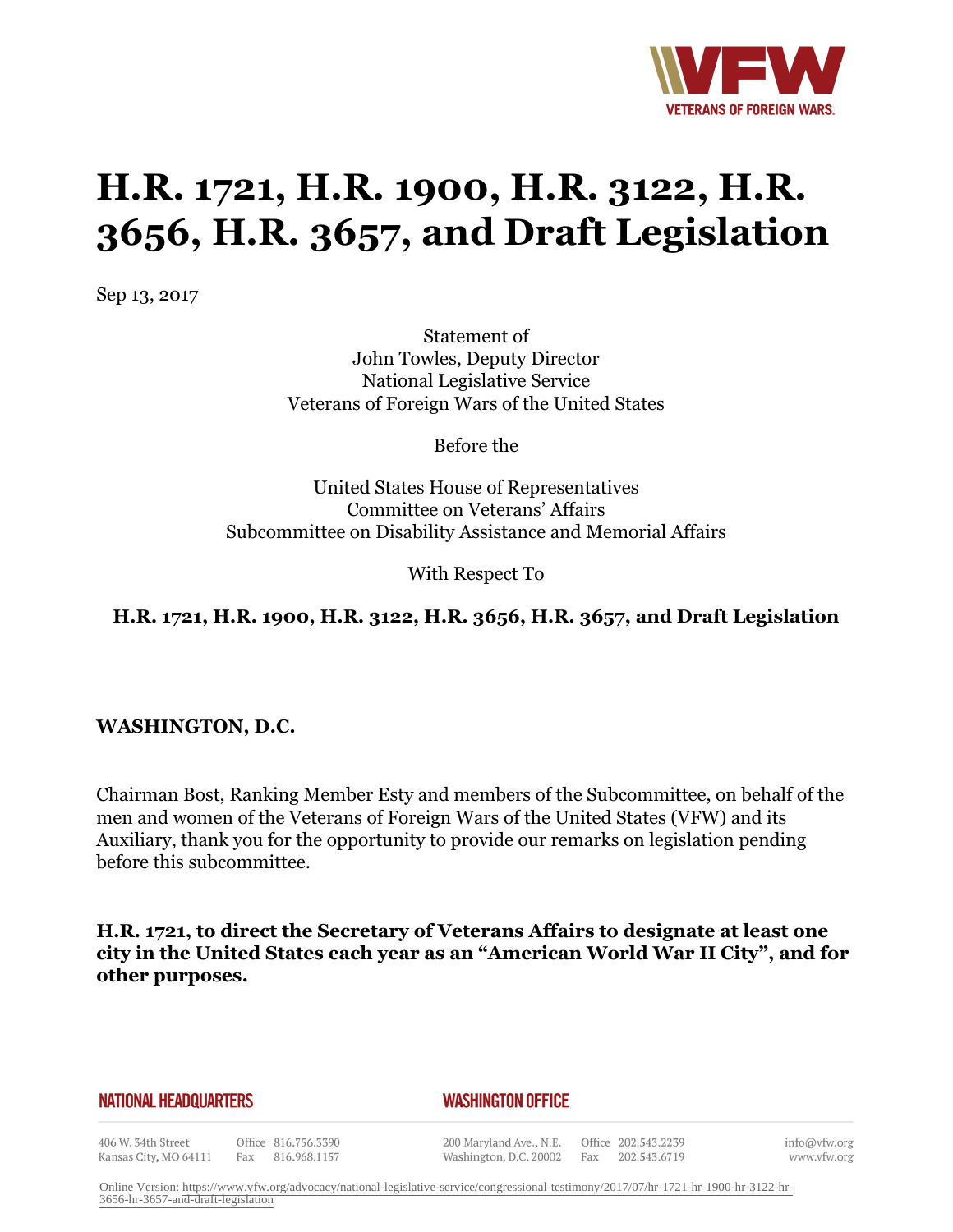The VFW supports this legislation, which would direct the Secretary of Veterans Affairs VA to designate at least one city in the United States each year as an "American World War II City" based on the city's contributions to the war effort during World War II and their efforts to preserve the history of such contributions. This legislation would serve to recognize the contributions and preservation efforts made to the war by communities all across the United States, and incentivize cities to honor the memory of the sacrifices made by WWII veterans.

Throughout the past few years, multiple attempts have been made to pass similar legislation that would give the Secretary of Veterans Affairs the authority to make this designation, and while most of those attempts have passed the House, they have all failed in the Senate. In general, the VFW supports legislation that seeks to recognize veterans and preserves the military history of our greatest generation.

#### **H.R. 1900, National Veterans Memorial and Museum Act**

The VFW supports this legislation, which would designate the Veterans Memorial and Museum, which is currently being constructed in Columbus, Ohio, as the National Veterans Memorial and Museum.

Continuing the legacy left by the late Senator John Glenn, the museum would serve as a civic landmark to honor, connect, inspire and educate visitors about the service and sacrifice of all our nation's service men and women. The creation of this institution would have a profound, lasting impact on every American and would help instill a deeper meaning to the freedoms we all enjoy.

The VFW has always advocated on behalf of those who have given the most to this nation. Whether that means ensuring that veterans are respected for their service, receive their earned benefits, or are recognized for the sacrifices they and their loved ones have made on behalf of this great country, we have consistently led the way.

These tenants are directly reflected by the creation of this institution, and it will serve as a reminder to all those who visit that true patriotism begins with service over self. With nearly 21 million veterans alive today, we must ensure that we have a specific and special place to celebrate their service and honor the sacrifice of our veterans from all branches of our military and from all eras of war.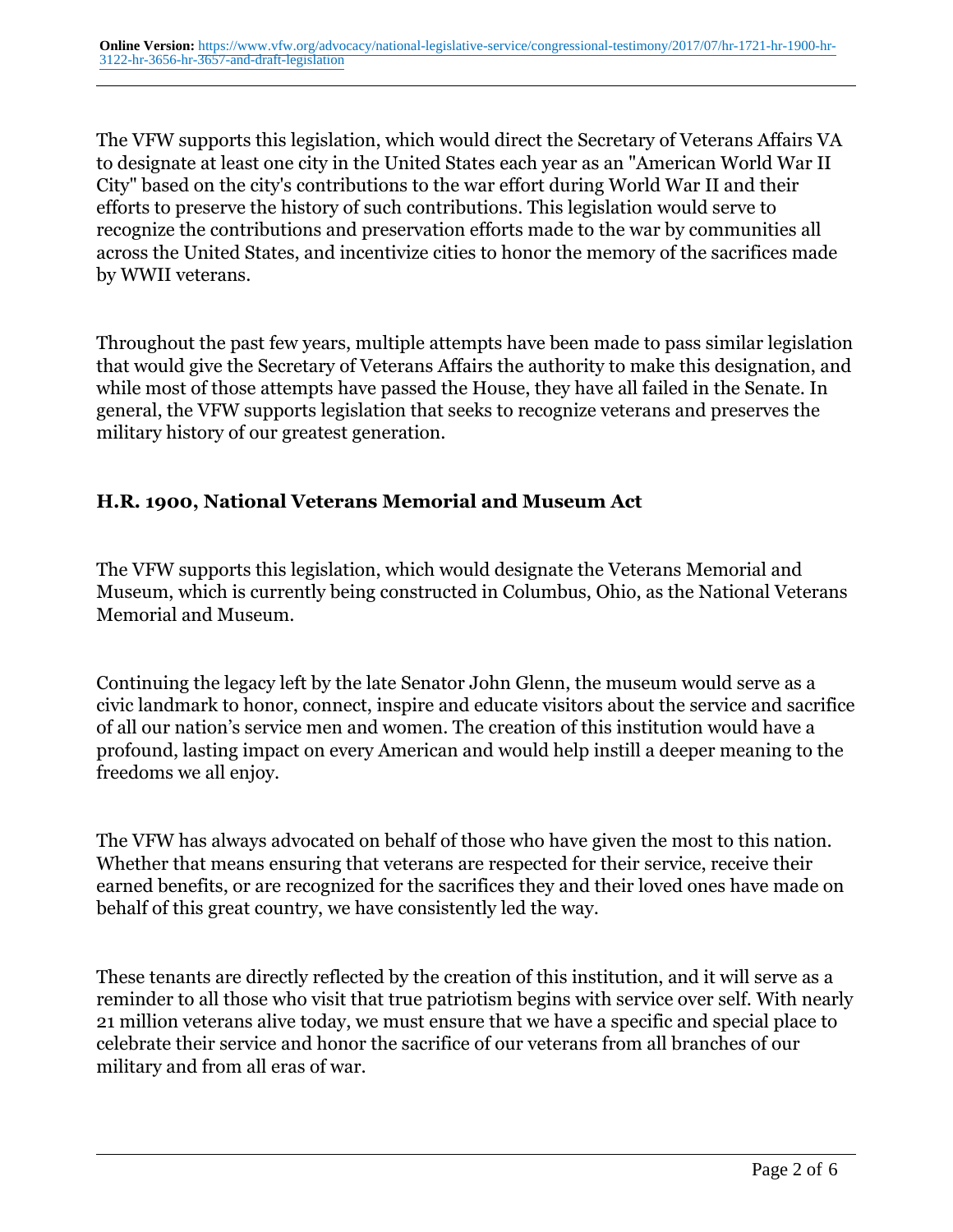While there are several museums and monuments dedicated to specific branches and eras, our country currently lacks a museum specifically dedicated to honoring and preserving the collective sacrifices made by this nation's veterans. This museum would serve to fill that gap and serve as a constant reminder to all of the importance and value of military service by honoring the contributions of our veterans; educating the public about what it means to serve; and, ensuring that our veterans, regardless of the location, branch, or era in which they served, have a nationally designated facility to call their own.

## **H.R. 3122, Veterans Care Financial Protection Act of 2017**

The VFW strongly supports this legislation, which would address and correct many of the oversight and accountability problems that have plagued the Aid and Attendance (A&A) program for some time by directing the Department of Veterans Affairs (VA) to work with other federal agencies to develop standards that would protect veterans receiving A&A benefits from dishonest and predatory business practices.

As the number of elderly veterans increases, so too does the need to provide them with additional assistance that enables them the ability to complete day to day activities, but these services can be extremely expensive. Many veterans depend on the A&A program because it enables them to obtain these services. However, because of poor oversight, many veterans are being taken advantage of by individuals claiming to be "consultants", and in some circumstances, even retirement homes. Not only do these practices cost the federal government millions in taxpayer dollars, but often times result in the veteran being responsible for repaying any debt that is incurred, which makes an unstable financial situation even worse.

Far too often, veterans and service members are victimized by individuals, businesses, and organizations simply due to their unique financial situation and their circumstances. It is unfortunate that legislation such as this even needs to exist. However, so long as the need is there, the VFW will support any measure meant to protect the financial well-being of those who are most at risk.

**H.R. 3656, to amend title 38, United State Code, to provide for a consistent eligibility date for provision of Department of Veterans Affairs memorial headstones and markers for eligible spouses and dependent children of**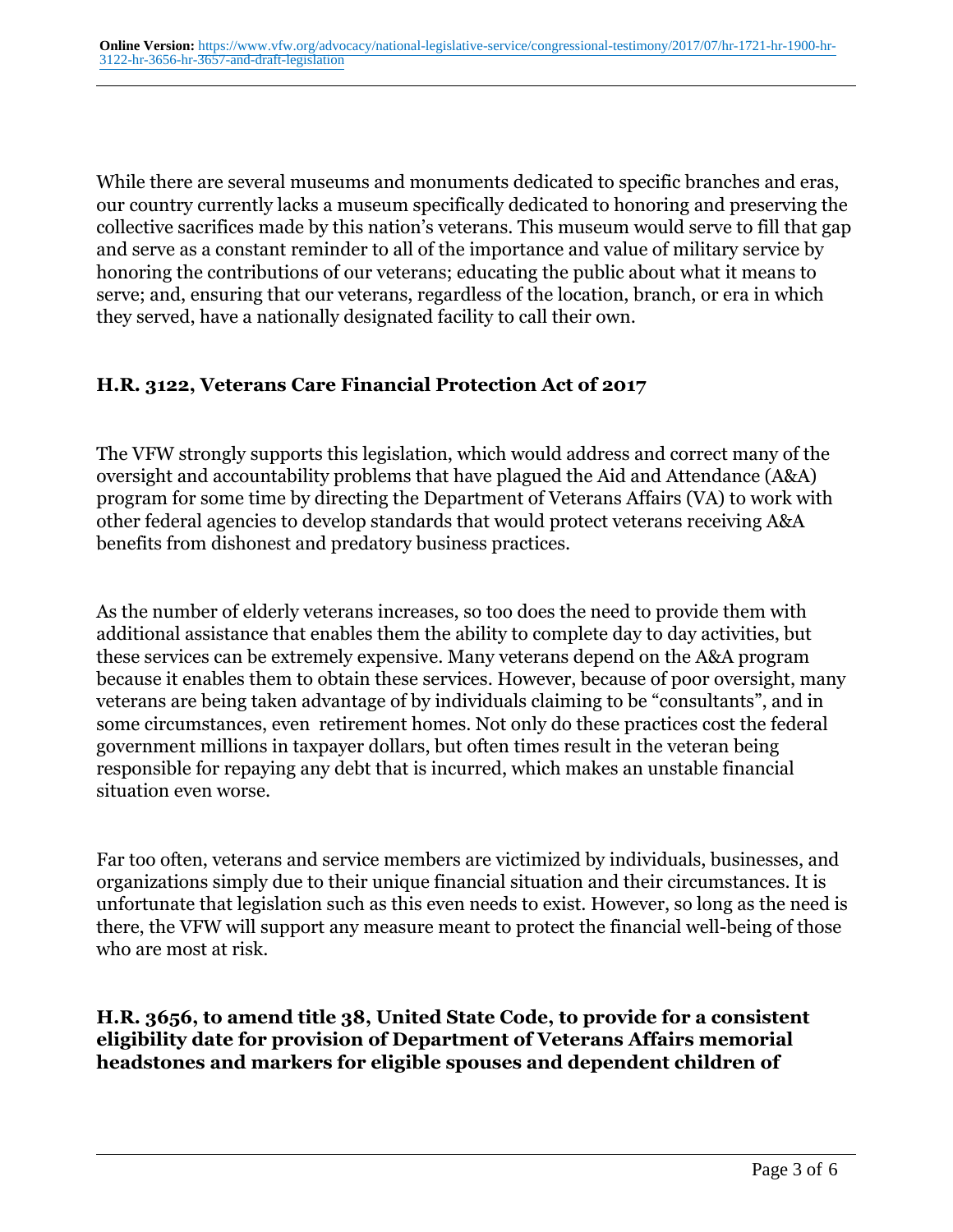#### **veterans whose remains are unavailable.**

The VFW supports this legislation which would codify the date of eligibility for VA provided headstones and markers for the spouse and any dependent children of a veteran whose remains are unavailable on or after November 11, 1998.

H.R. 3656 would ensure a consistent applicability date for provision of memorial headstones and markers for eligible non-veteran individuals. Under present law, each class of non-veterans eligible to receive a headstone or marker has a different applicability date. For example, a surviving spouse who dies on or after November 11, 1998, is eligible for a headstone or marker. However, only dependent children who die on or after December 22, 2006, are eligible.

According to VA, most of the issue revolves around people who go missing at sea due to a boating or plane accident. There are situations in which VA may be able to provide a marker for the parent, but not the child due to the inconsistency in the dates.

#### **H.R. 3657, to amend title 38, United States Code, to authorize the Secretary of Veterans Affairs to provide headstones and markers for the graves of spouses and children of veterans who are buried in tribal cemeteries.**

The VFW supports this legislation, which would expand the headstone and marker eligibility for spouses and dependent children buried in tribal cemetery.

American Indians and Alaskan Natives have served in every branch of our military for over 200 years. An estimated 156,000 veterans identify as American Indian/Alaska Native veterans, and the Department of Defense reports that there are around 20,000 service members who identify as being American Indian/Alaskan Natives.

While current law provides headstones and markers only for the graves of spouses and children of veterans who wish to be laid to rest in a national cemetery or veterans cemetery owned by a State, the VFW believes that H.R. 3656 is a common sense fix which would ensure that the families of those who are eligible, and wish to be buried on tribal land, can do so.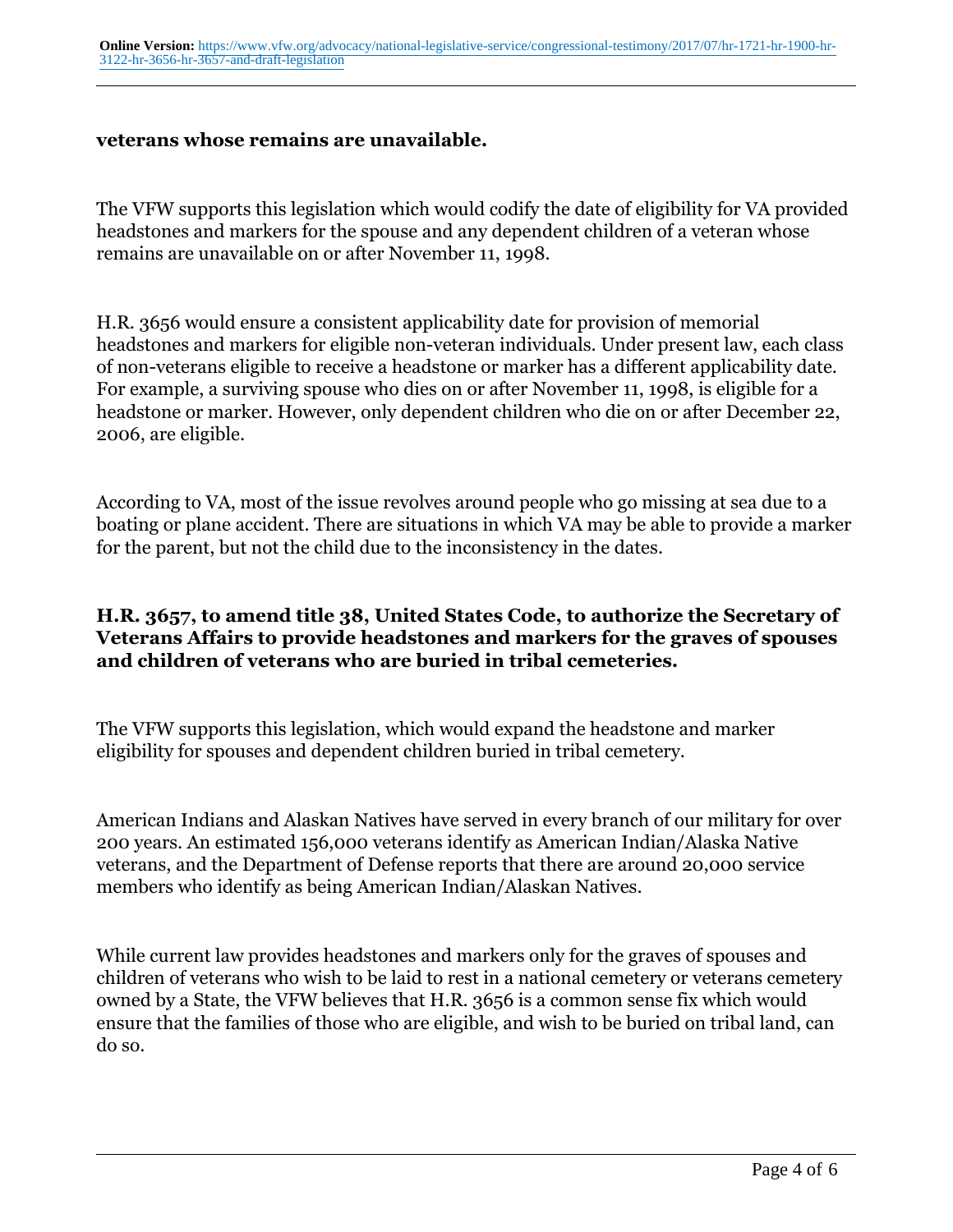#### **Draft Bill, Veterans Fair Debt Notice Act of 2017**

The VFW strongly supports this legislation, which would require VA to use certified mail and plain language when notifying a veteran about debts related to their benefits program, including written demands from VA, requests for waivers from the debtor, and notifications concerning the debt.

Almost 187,000 overpayment notices were sent from VA to veterans and their families in 2016, many of which were erroneous. When this happens, a debt notice is sent out by VA, regardless of the nature of the debt. However, often times the language is ambiguous, and gives no clear options to request recourse, which leaves many fearful of the process as a whole.

To make matters worse, the contact information that VA has for the veteran in many instances is incorrect, which can lead to inaction by the veteran, resulting in the debt going to a collections agency, or their pensions being garnished until the debt is satisfied or until the veteran can prove that the debt is erroneous.

By requiring debt notifications be made in easy to understand language via certified mail, veterans would be able to understand what they need to do in order to ensure that the issue is addressed in a timely manner, and VA will be able to ensure that they have the correct contact information on file for the veteran.

Mr. Chairman, this concludes my testimony. The Veterans of Foreign Wars sincerely appreciates the opportunity to provide views on these important bills, and I am prepared to take any questions you or the subcommittee members may have.

## **Information Required by Rule XI2(g)(4) of the House of Representatives**

Pursuant to Rule XI2(g)(4) of the House of Representatives, the VFW has not received any federal grants in Fiscal Year 2017, nor has it received any federal grants in the two previous